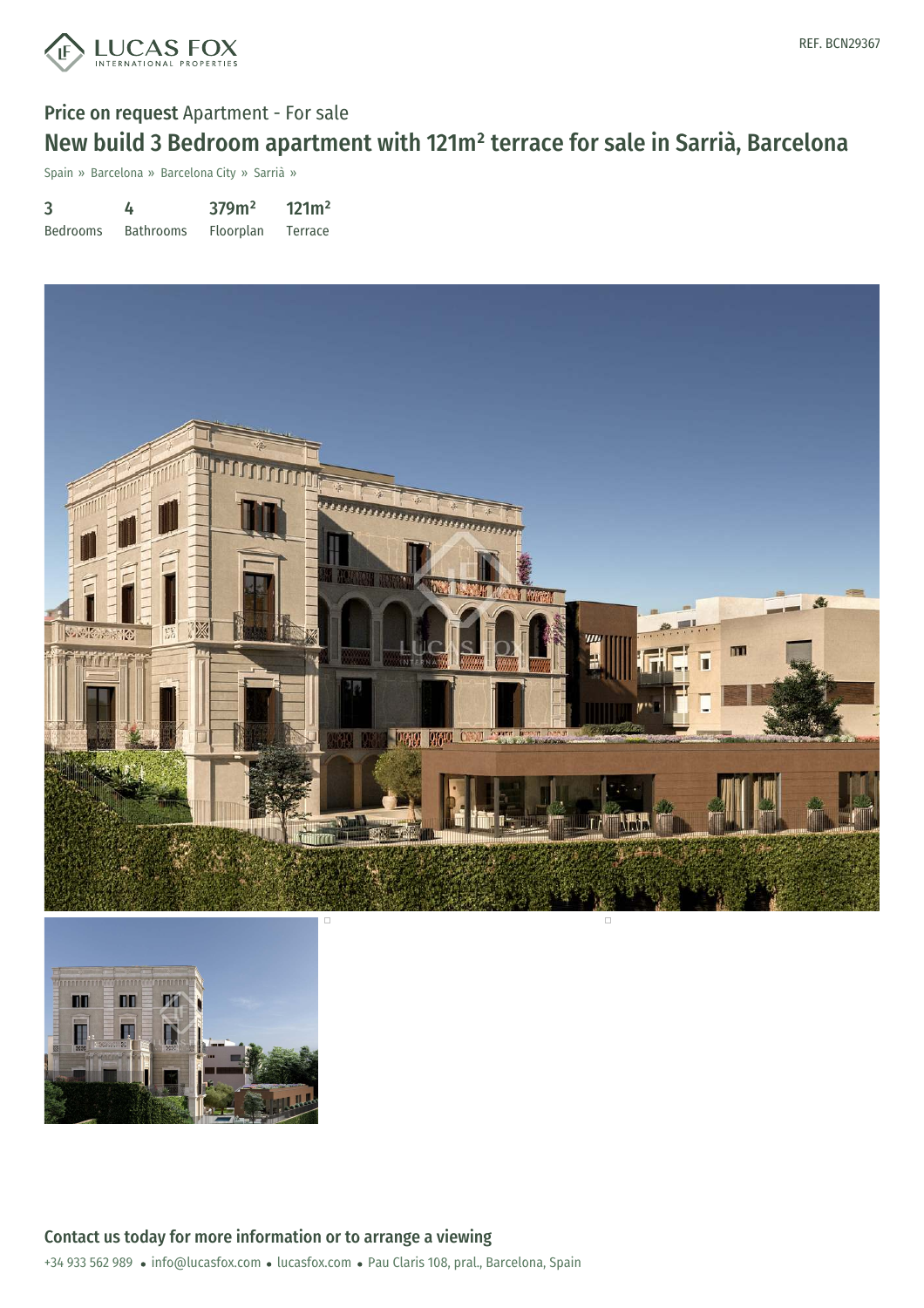

# Price on request Apartment - For sale New build 3 Bedroom apartment with 121m² terrace for sale in Sarrià, Barcelona

Spain » Barcelona » Barcelona City » Sarrià »

| 3               | 4                | 379m <sup>2</sup> | 121m <sup>2</sup> |
|-----------------|------------------|-------------------|-------------------|
| <b>Bedrooms</b> | <b>Bathrooms</b> | Floorplan         | Terrace           |

#### **OVERVIEW**

# A new development in a renovated historic building with 4 properties for sale in Sarrià, Barcelona.

Lucas Fox is pleased to present the new development Casa Grasses, located in Sarrià, a privileged part of Barcelona, due to its numerous green areas and services. It is a large restored historic building from the 18th century with a Noucentisme style and architecture of great historical value, which preserves period elements such as wrought iron railings, high ceilings, large arcaded galleries and period finials. In the building we find 3 properties and in the same enclosure a new build is incorporated, a single family home with a garden and a swimming pool.

The homes, despite being in a historic building, present a modern and functional design, as well as elegant, all with the best materials and with large open spaces. In turn, they boast beautiful period features, such as restored mosaic floors and ceiling mouldings. Likewise, they enjoy abundant natural light and access to the arcaded galleries and terraces. Each home will have its own private pool.

The building has a large parking area from which each home will enjoy up to 3 parking spaces.

Among its qualities, we can highlight its excellent thermal and acoustic insulation, with facades of excellent insulating materials, as well as windows with wooden frames and thermal break with double glazing. The modern kitchens are fully equipped with large-capacity cupboards and built-in appliances from the leading brands. The bathrooms include the best toilets and equipment.

Contact Lucas Fox for more information.

#### Highlights:

- 3 dwellings
- 1 individual family home
- Restored historic building
- Garages and storage rooms  $\bullet$
- Privileged location

[lucasfox.com/go/bcn29367](https://www.lucasfox.com/go/bcn29367)

 $\overline{a}$